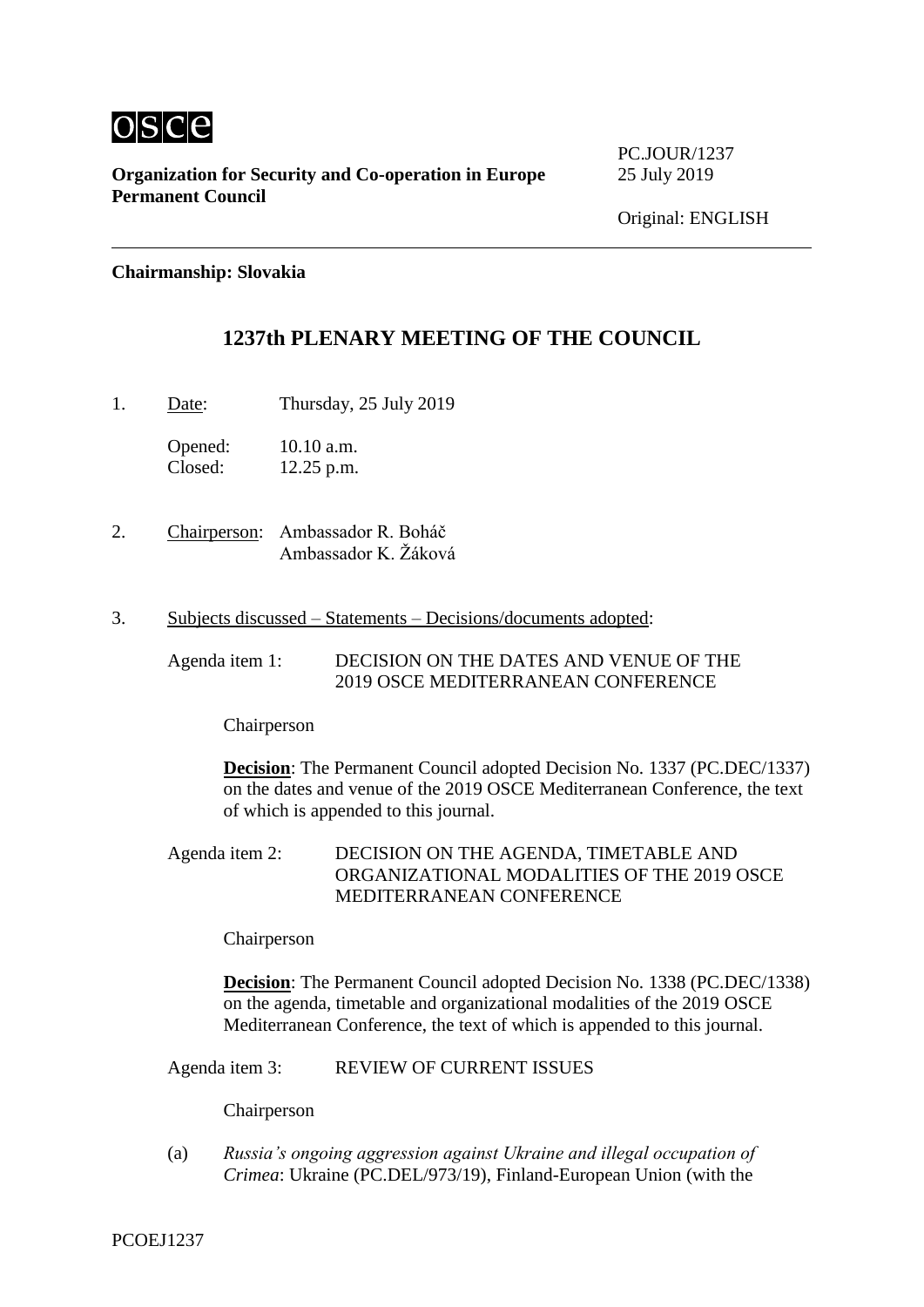candidate countries Albania and North Macedonia; the European Free Trade Association countries Iceland, Liechtenstein and Norway, members of the European Economic Area; as well as Georgia and Moldova, in alignment) (PC.DEL/977/19), United States of America (PC.DEL/969/19), Turkey (PC.DEL/974/19 OSCE+), Switzerland (PC.DEL/970/19 OSCE+), Canada

(b) *Situation in Ukraine and the need to implement the Minsk agreements*: Russian Federation (PC.DEL/965/19), United States of America

Agenda item 4: REPORT ON THE ACTIVITIES OF THE CHAIRMANSHIP-IN-OFFICE

- (a) *High-level Slovak OSCE Chairmanship conference on security sector governance and reform, to be held in Bratislava on 9 and 10 September 2019*: Chairperson
- (b) *Concluding meeting of the 27th OSCE Economic and Environmental Forum, to be held in Prague from 11 to 13 September 2019*: Chairperson

Agenda item 5: REPORT OF THE SECRETARY GENERAL

- (a) *Announcement of the distribution of a written report of the Secretary General*: Director of the Conflict Prevention Centre (SEC.GAL/138/19 OSCE+)
- (b) *Request for follow-up on the reclassification of all D2-level Director posts to the D1 level, in accordance with the 12th Annual Report of the Audit Committee, covering the period July 2016–June 2017 (CIO.GAL/104/17), and with the recommendations on efficiencies contained in Permanent Council Decision No. 1216 (PC.DEC/1216/Corr.1)*: Canada, Director of the Conflict Prevention Centre, Russian Federation

Agenda item 6: ANY OTHER BUSINESS

- (a) *Parliamentary election in Ukraine held on 21 July 2019*: Ukraine (PC.DEL/972/19), Finland-European Union (with the candidate countries Albania and North Macedonia; the European Free Trade Association countries Iceland, Liechtenstein and Norway, members of the European Economic Area; as well as Georgia, Moldova and San Marino, in alignment) (PC.DEL/978/19), Canada, Russian Federation (PC.DEL/967/19), United States of America (PC.DEL/968/19), Hungary (PC.DEL/966/19 OSCE+)
- (b) *Lack of consensus on draft decisions concerning organizational matters related to the 2019 OSCE Asian Conference*: Italy, Japan (Partner for Co-operation), Turkey
- (c) *Farewell to the Permanent Representative of Switzerland to the OSCE, Ambassador C. Wild*: Chairperson, Dean of the Permanent Council (Liechtenstein), Switzerland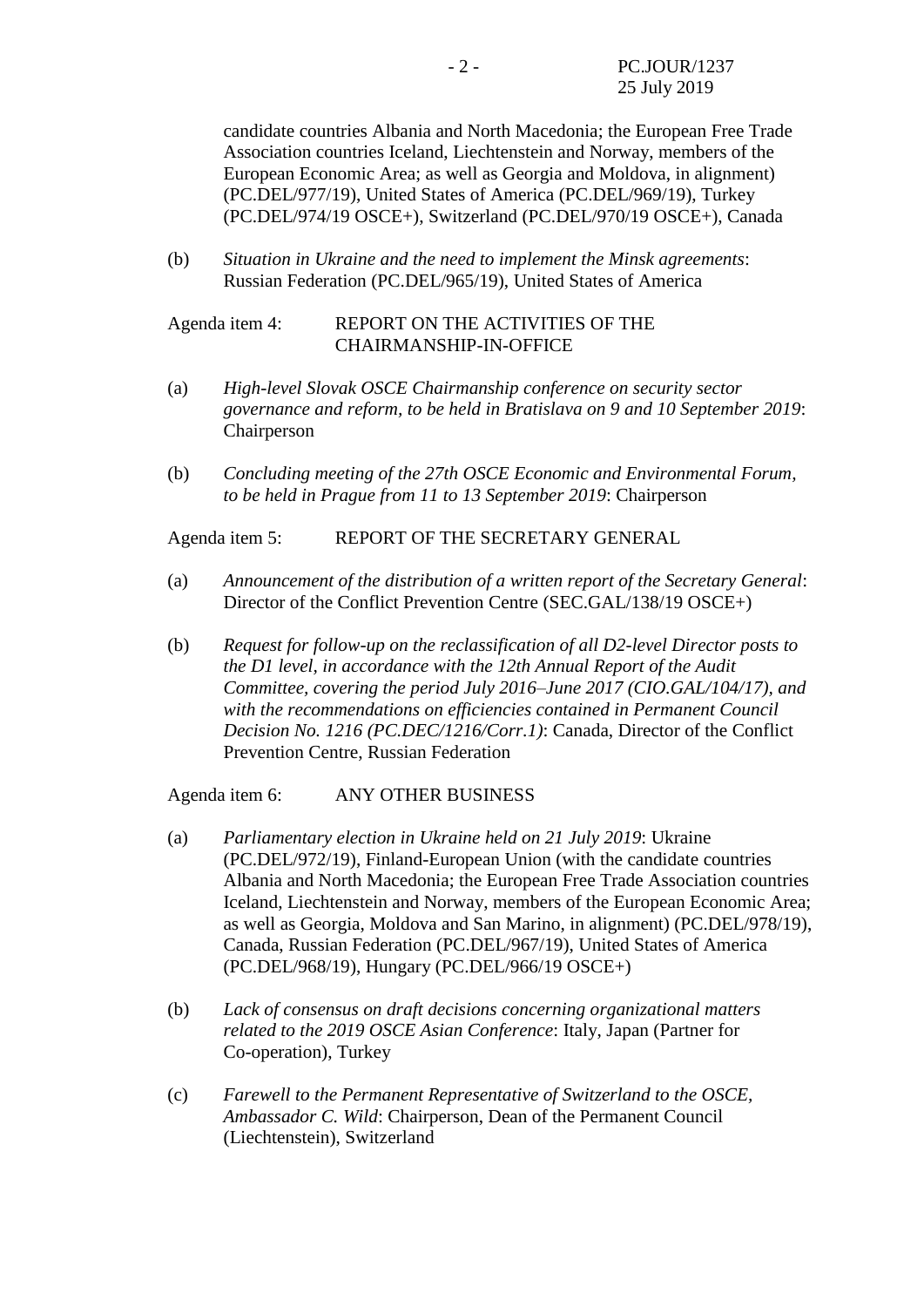- (d) *Farewell to the Permanent Representative of Slovenia to the OSCE, Ambassador A. Benedejčič*: Chairperson, Dean of the Permanent Council (Liechtenstein), Slovenia (PC.DEL/971/19)
- (e) *Farewell to the Permanent Representative of Estonia to the OSCE, Ambassador E.-K. Kala*: Chairperson, Dean of the Permanent Council (Liechtenstein), Estonia
- 4. Next meeting:

Thursday, 5 September 2019, at 10 a.m., in the Neuer Saal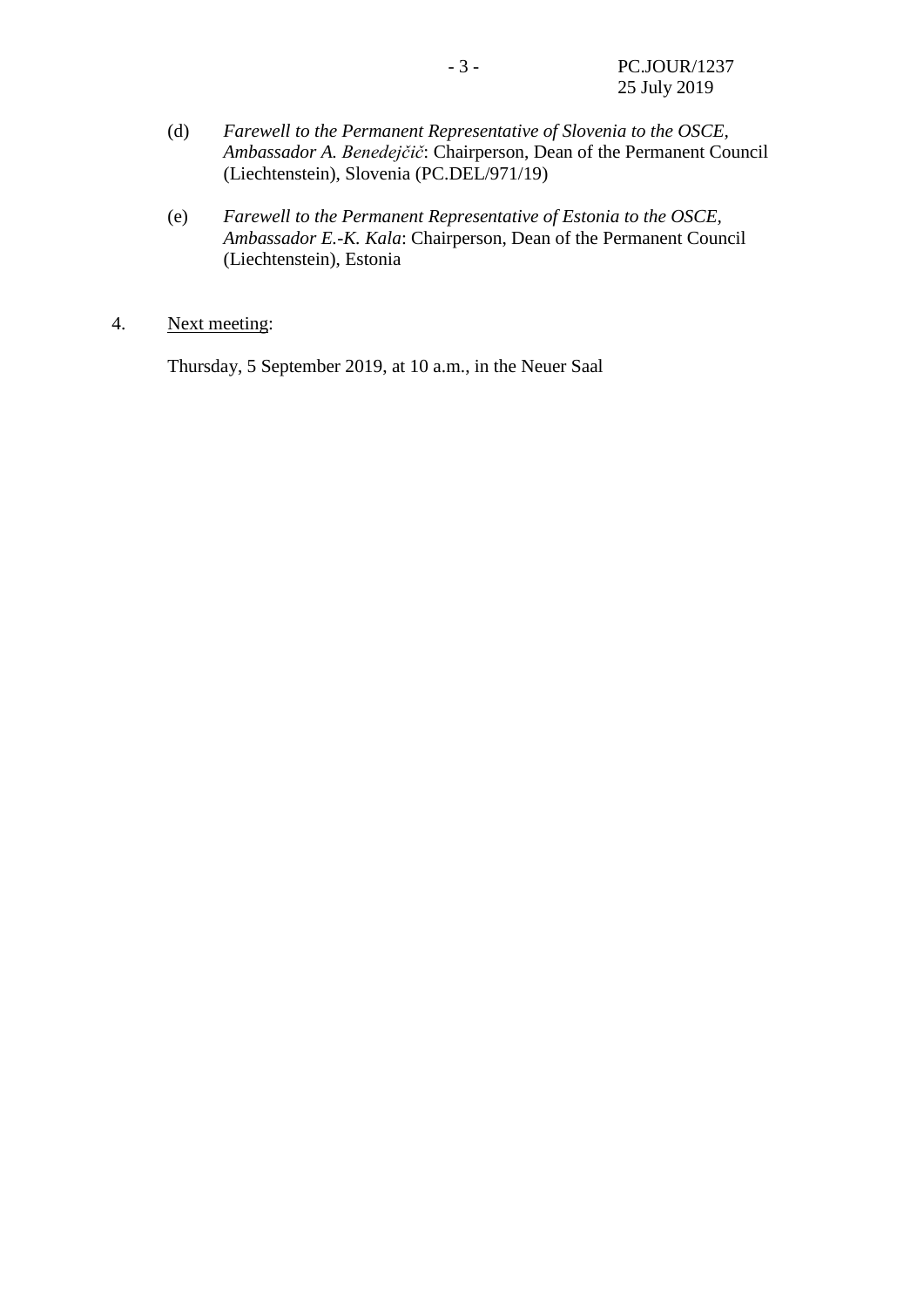

**Organization for Security and Co-operation in Europe** 25 July 2019 **Permanent Council**

PC.DEC/1337

**1237th Plenary Meeting** PC Journal No. 1237, Agenda item 1

## **DECISION No. 1337 DATES AND VENUE OF THE 2019 OSCE MEDITERRANEAN CONFERENCE**

(Tirana, Albania, 24 and 25 October 2019)

The Permanent Council,

Welcoming the decision of Albania to host the 2019 OSCE Mediterranean Conference, and further to discussions with the Mediterranean Partners for Co-operation,

Decides to hold the 2019 OSCE Mediterranean Conference in Tirana, Albania, on 24 and 25 October 2019.

The agenda, timetable and other organizational modalities of the Conference will be further elaborated in the framework of the Contact Group with the Mediterranean Partners for Co-operation and submitted to the Permanent Council for adoption.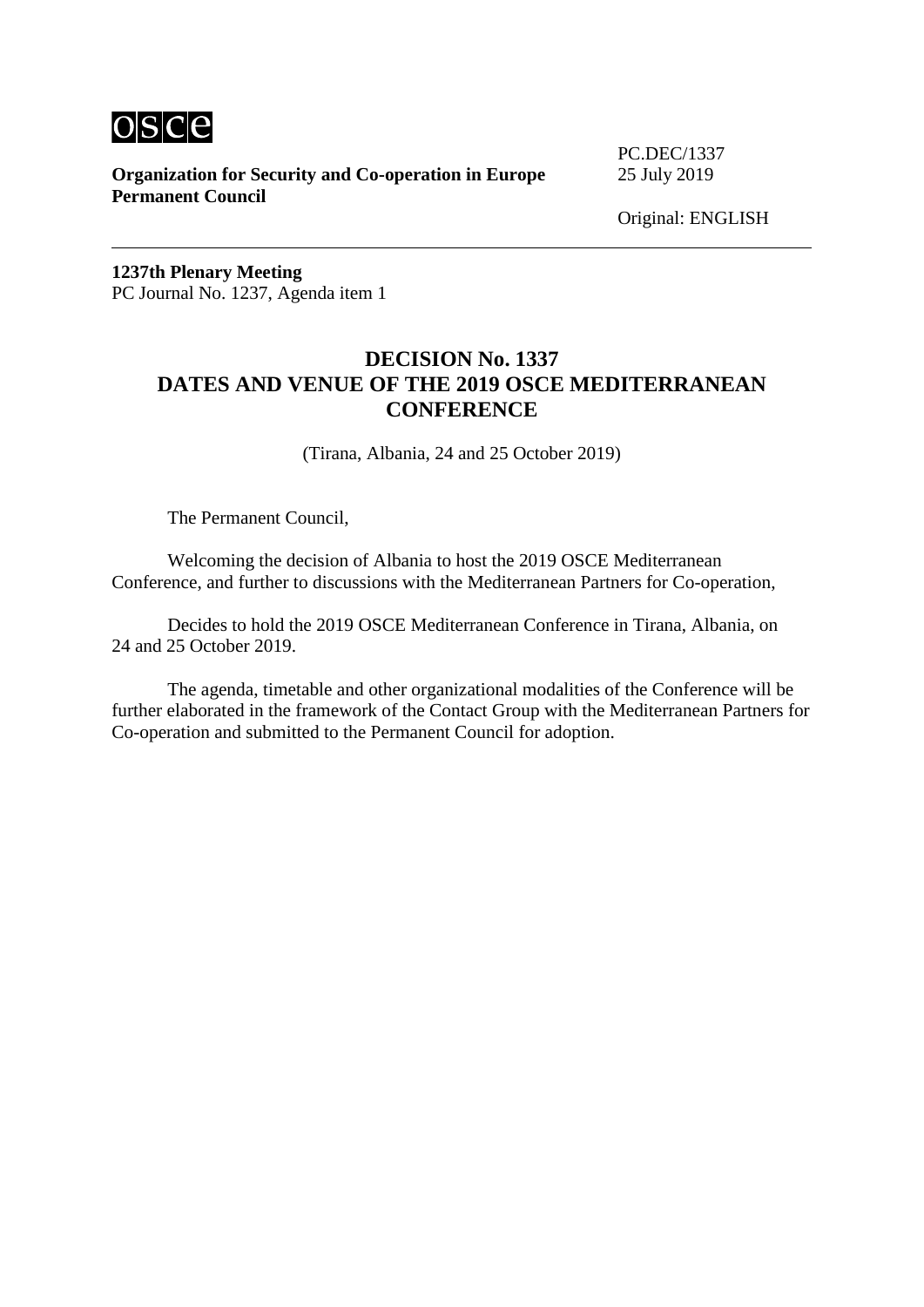

**Organization for Security and Co-operation in Europe** 25 July 2019 **Permanent Council**

PC.DEC/1338

Original: ENGLISH

**1237th Plenary Meeting** PC Journal No. 1237, Agenda item 2

## **DECISION No. 1338 AGENDA, TIMETABLE AND ORGANIZATIONAL MODALITIES OF THE 2019 OSCE MEDITERRANEAN CONFERENCE**

(Tirana, Albania, 24 and 25 October 2019)

The Permanent Council,

Recalling its Decision No. 1337 of 25 July 2019 on the dates and venue of the 2019 OSCE Mediterranean Conference, to be held in Tirana, Albania on 24 and 25 October 2019,

Decides to hold the 2019 OSCE Mediterranean Conference on the subject "The 25th anniversary of the Mediterranean Contact Group: achievements, challenges and future opportunities for the Partnership",

Adopts the agenda, timetable and organizational modalities of the Conference, as contained in the annex.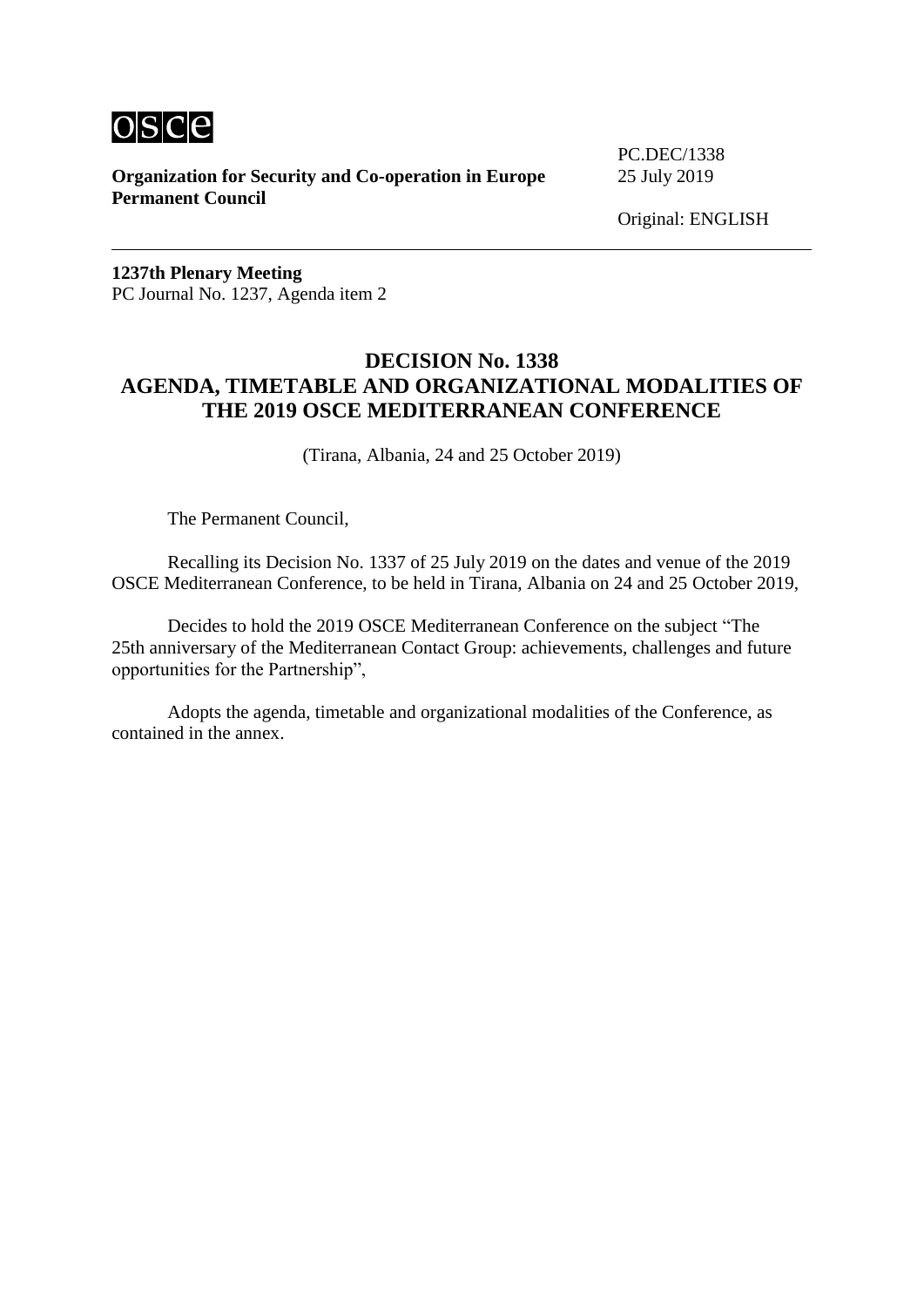PC.DEC/1338 25 July 2019 Annex

# **AGENDA AND ORGANIZATIONAL MODALITIES OF THE 2019 OSCE MEDITERRANEAN CONFERENCE ON THE 25th ANNIVERSARY OF THE MEDITERRANEAN CONTACT GROUP: ACHIEVEMENTS, CHALLENGES AND FUTURE OPPORTUNITIES FOR THE PARTNERSHIP**

Tirana, Albania, 24 and 25 October 2019

#### **I. Indicative agenda**

#### **Introduction**

The OSCE foreign ministers reaffirmed in Milan the relevance and value of the OSCE Mediterranean Partnership. They declared that the link between security in the OSCE area and the Mediterranean region has become all the more relevant since the 2014 Basel Ministerial Meeting, as has the co-operation between the OSCE participating States and the Mediterranean Partners, especially in light of the growing range of challenges and opportunities stemming from the Mediterranean region and beyond.

The foreign ministers also called for greater engagement in advancing a common approach in tackling challenges, many of which transnational and cross-dimensional in nature, and in seizing emerging opportunities, in a spirit of genuine partnership, co-operation, and ownership.

Against this background, the 2019 Mediterranean Conference will look into ways to further our common security in the Mediterranean through dialogue and co-operation on issues of mutual interest and concern. In this context, the event will take a cross-dimensional approach, consistent with the OSCE's comprehensive security concept, focusing on topics included in the Milan Ministerial Council Declaration on Security and Co-operation in the Mediterranean (MC.DOC/4/18) and that reflect the priorities identified for the work of the Mediterranean Contact Group under the 2019 Albanian Chairmanship.

The event shall consist of a high-level political session, allowing for a broader, political discussion, and three subsequent working sessions, where the OSCE participating States and the Mediterranean Partners can discuss opportunities for co-operation and exchange experiences and good practices on how to address common challenges.

The Conference will provide a platform to discuss ways to transform the current level of engagement with the Mediterranean Partners into enhanced action-oriented dialogue and to ensure the continuity and sustainability of the Partnership's achievements, as called for by the Milan Declaration.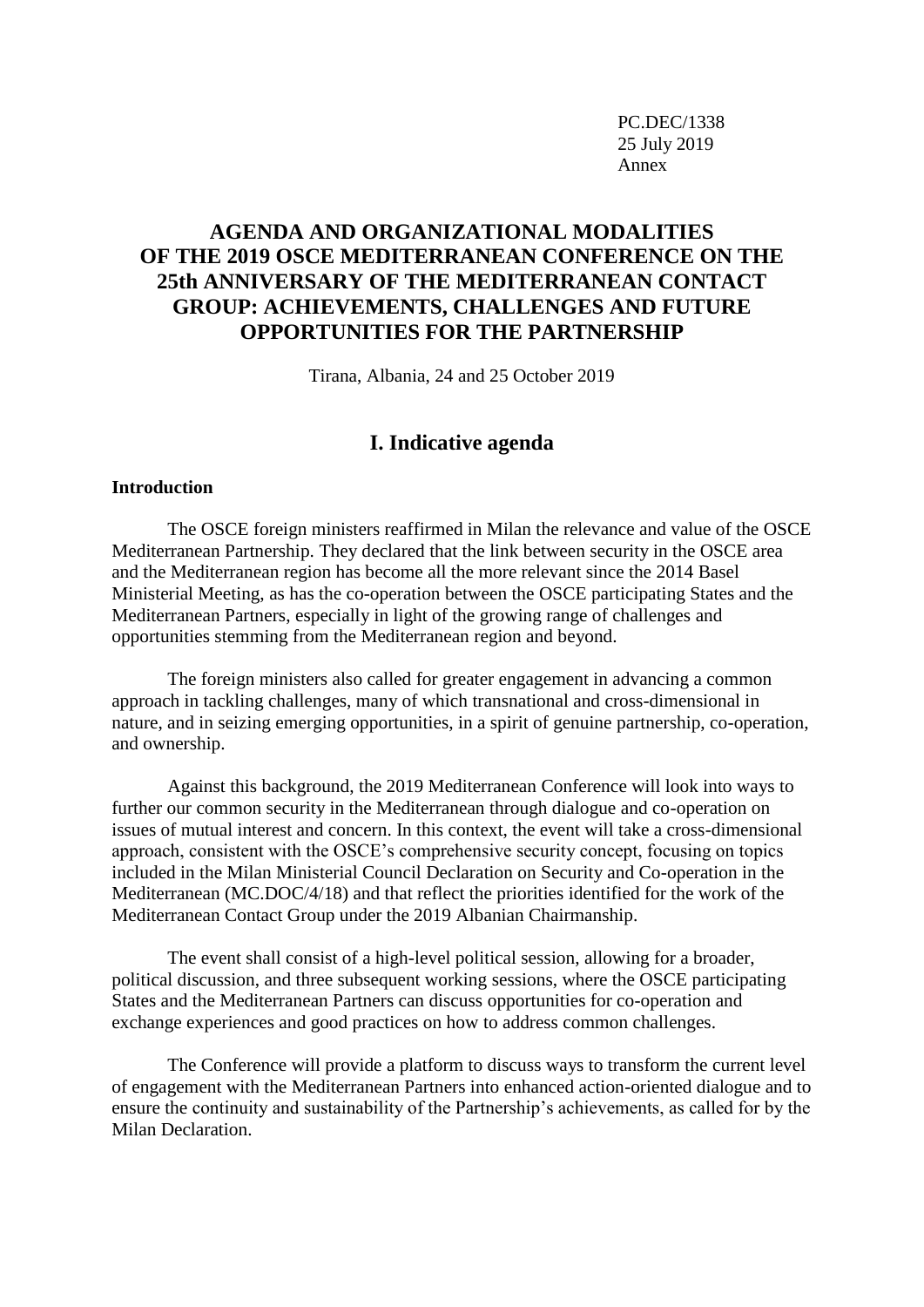#### **Thursday, 24 October 2019**

| 8.30-9 a.m.             | <b>Registration of participants</b>                                                                                                                                                                                          |
|-------------------------|------------------------------------------------------------------------------------------------------------------------------------------------------------------------------------------------------------------------------|
| 9-9.30 a.m.             | Opening remarks                                                                                                                                                                                                              |
| $9.30 - 10$ a.m.        | Coffee break                                                                                                                                                                                                                 |
| 10 a.m. -12.30 p.m.     | Political segment: The 25th anniversary of the Mediterranean<br>Contact Group: achievements, challenges and future<br>opportunities for the Partnership                                                                      |
| $12.45$ p.m.            | Photo opportunity                                                                                                                                                                                                            |
| $1.30 - 2.30$ p.m.      | Lunch hosted by the OSCE                                                                                                                                                                                                     |
| $2.30 - 4$ p.m.         | Session I: Joint efforts in countering terrorism, violent<br>extremism and radicalization that leads to terrorism – good<br>practices, challenges and the way forward                                                        |
| 4-4.30 p.m.             | Coffee break                                                                                                                                                                                                                 |
| $4.30 - 6$ p.m.         | Session II: Promoting youth participation and engagement to<br>enhance dialogue and co-operation in the Mediterranean                                                                                                        |
| $7.30 - 9.30$ p.m.      | Official dinner hosted by Albania                                                                                                                                                                                            |
| Friday, 25 October 2019 |                                                                                                                                                                                                                              |
| $10$ a.m. $-12$ noon    | Session III: Building bridges between the two shores of the<br>Mediterranean – the role of connectivity, digitalization,<br>sustainable development and economic growth in advancing<br>common security in the Mediterranean |
| $12 - 12.30$ p.m.       | Concluding remarks                                                                                                                                                                                                           |
| $12.30 - 2$ p.m.        | Closing lunch hosted by Albania                                                                                                                                                                                              |

# **II. Participation**

The Mediterranean Partners for Co-operation (Algeria, Egypt, Israel, Jordan, Morocco and Tunisia) will participate in and contribute to the Conference. The Asian Partners for Co-operation (Afghanistan, Australia, Japan, the Republic of Korea and Thailand) will be invited to participate in and contribute to the Conference.

The OSCE institutions and the OSCE Parliamentary Assembly will be invited to participate in and contribute to the Conference. The following international organizations and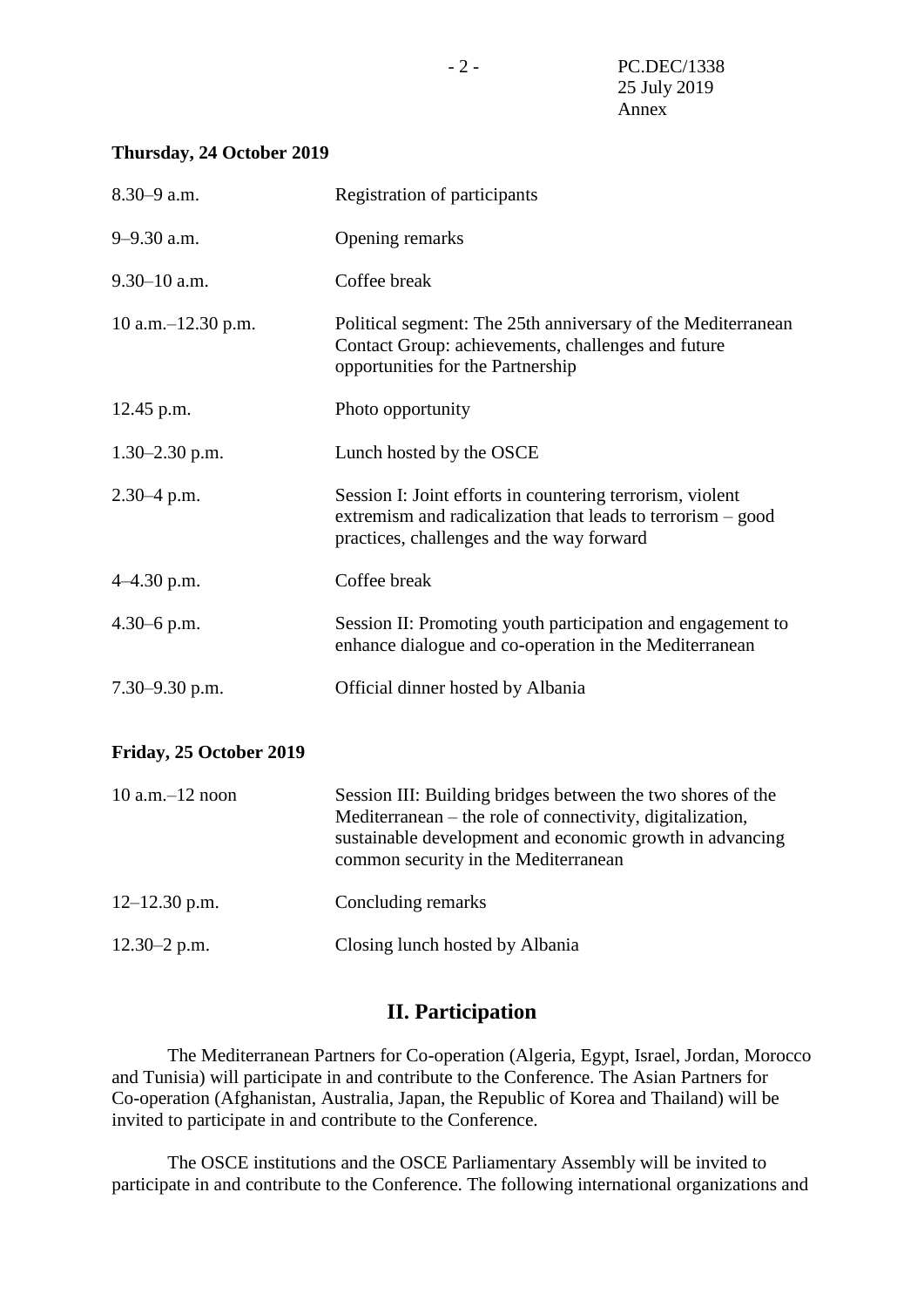- 3 - PC.DEC/1338 25 July 2019 Annex

institutions will be invited to participate in and contribute to the Conference: Adriatic Ionian Initiative, African Development Bank, African Union, Central European Initiative, Collective Security Treaty Organization, Conference on Interaction and Confidence-Building Measures in Asia, Council of Europe, Economic Co-operation Organization, Eurasian Economic Union, European Bank for Reconstruction and Development, European Investment Bank, European Union, Executive Committee of the Commonwealth of Independent States, 5+5 Dialogue on Migration in the Western Mediterranean, Financial Action Task Force, International Centre for Migration Policy Development, International Committee of the Red Cross, International Federation of Red Cross and Red Crescent Societies, International Institute for Democracy and Electoral Assistance, International Labour Organisation, International Monetary Fund, International Organization for Migration, Islamic Development Bank, Inter-parliamentary Union, League of Arab States, Mediterranean Forum, Middle East and North Africa Region Financial Action Task Force, North Atlantic Treaty Organization, OPEC Fund, Organisation for Economic Co-operation and Development, Organisation for Democracy and Economic Development – GUAM, Organisation Internationale de la Francophonie, Organization of the Black Sea Economic Co-operation, Organization of Islamic Cooperation, Parliamentary Assembly of the Mediterranean, Regional Co-operation Council, Shanghai Cooperation Organisation, Southeast European Co-operative Initiative, South Eastern Europe Co-operation Process, Union for the Mediterranean, UN Habitat, United Nations, UN Al-Qaida Sanctions Monitoring Team, United Cities and Local Governments, UNICEF, UN Counter-Terrorism Committee, United Nations Alliance of Civilizations, United Nations Development Programme, United Nations Economic Commission for Europe, United Nations Educational, Scientific and Cultural Organization, United Nations Environment Programme, United Nations Office on Drugs and Crime, UN Women, Office of the United Nations High Commissioner for Human Rights, Office of the United Nations High Commissioner for Refugees, and the World Bank.

Additional organizations may be invited by the host country to observe the Conference.

Representatives of non-governmental organizations may be invited by the host country to attend and may be invited to contribute to the Conference in accordance with the relevant OSCE provisions and practices (advance registration required).

Other countries may be invited by the host country to attend and may be invited to contribute to the Conference.

### **III. Organizational modalities**

The Conference will begin at 9 a.m. on the first day and end at 2 p.m. on the second day.

Each session will have a moderator and a rapporteur appointed by the Chairperson. The consolidated summary will be forwarded to the Permanent Council for further consideration.

Appropriate arrangements for press coverage will be made.